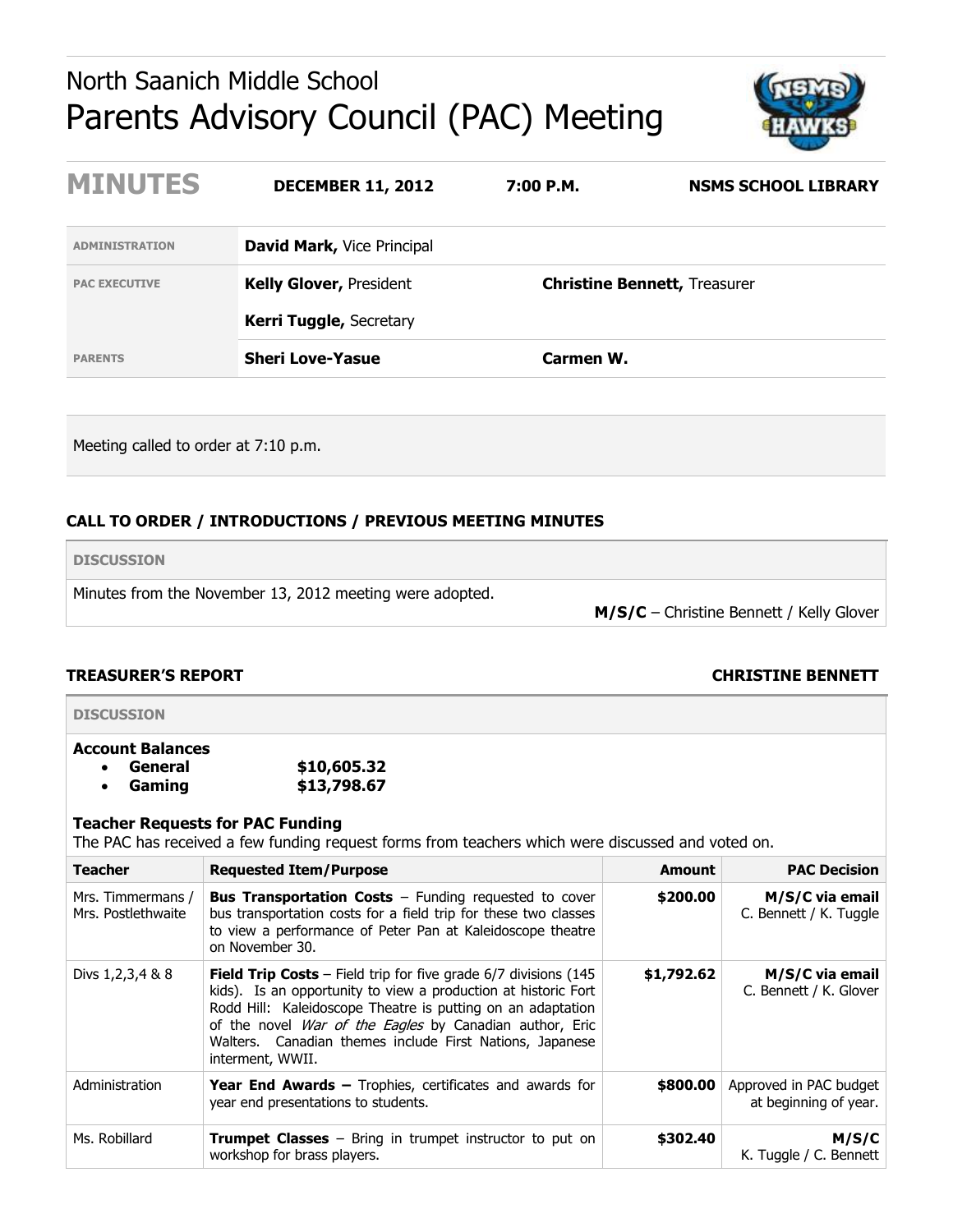#### **ADMINISTRATION REPORT DAVID MARK**

**DISCUSSION**

### **Bicycle Purchase**

Mr. Mark requested that the PAC put a temporary hold on the purchase of the exercise bike approved at November`s meeting. Mr. Mark and Mr. Russell would like to discuss this purchase further with the teachers and work out some of the logistics of the bicycle use before a purchase is made.

#### **Staff Pre-Consultation**

Mr. Mark addressed that Admin would like to encourage staff to review funding requests with them before presenting these requests to the PAC. This would ensure that all staff are aware of requests for purchases and performances and would hopefully avoid possible scheduling, curriculum and/or school planning conflicts.

#### **Presentation**

The Wave presentation by Mark Hancock was on December 10. Other schools were invited to attend and therefore over 500 students enjoyed this great presentation.

#### **ERASE Bullying**

The school has added a button to the home page of the NSMS website that is an online tool that permits individuals to report bullying. Saanich Schools will continue to encourage students to report any concerns directly to adults within the school community. However, the link to this site may be an important option for some individuals, as it does allow for anonymous reporting. The site will be monitored regularly and reports received will be sent directly to administrators at the school level.

### **School Website**

The school website has now been updated to show weekly updates with three main bulletins on the main page. In January, we will discuss how to notify parents of the availability of having updates to the school website send an automatic email update to parents so keep them up to date on school events.

#### **Grade 8 Leadership**

The Grade 8 Leadership program is going really well! A new rotation will be starting soon - this rotation will have a couple new offerings for the students such as:

- Cultural diversity Kitchen Table
- Electronic DJ music opportunity
- Student support in The Zone Wii Team
- Web page Tech Crew bulletin updating with Doug Caley

#### **Last Day Before Break Activities**

On the last day of classes before the December break, the school will be having a dance, Candy Cane café, games and movies.

#### **Suspensions and School Tone**

Mr. Mark advised that he and Mr. Russell had a discussion regarding the school tone and acknowledged that it has really been great and they want to keep it going.

#### **Parking Concerns**

It was addressed that parking and picking up students in the bus loop is getting to be a problem. In the New Year, some of these transportation concerns will need to be addressed with parents.